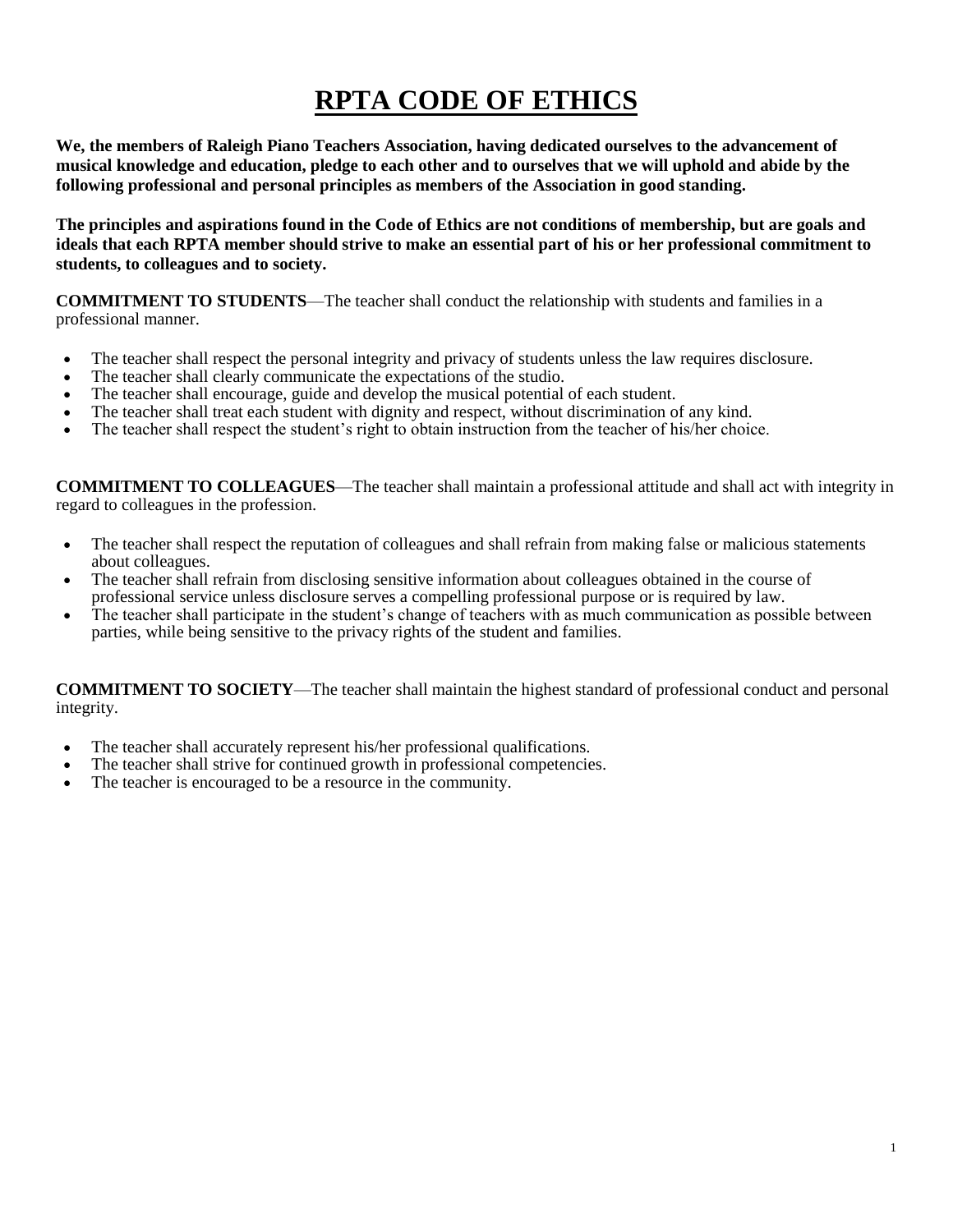## **RALEIGH PIANO TEACHERS ASSOCIATION CONSTITUTION AND BYLAWS**

### CONSTITUTION

#### **ARTICLE I: NAME**

The name of this organization shall be RALEIGH PIANO TEACHERS ASSOCIATION, hereafter known as RPTA or the Association. RPTA is an affiliate of NORTH CAROLINA MUSIC TEACHERS ASSOCIATION, INC and MUSIC TEACHERS NATIONAL ASSOCIATION, INC.

#### **ARTICLE II: PURPOSE**

The purpose of this Association shall be to exchange ideas, to discuss pedagogical issues, to encourage a love and understanding of the music we teach, and to promote cooperative interest in our professional activities. The regular monthly meetings shall be designed to stimulate professional growth so that our members may provide quality education to their students. This Association shall be organized and operated exclusively for educational purposes within the meaning Section  $501(c)(3)$  of the Internal Revenue Code and its regulations as they now exist or as they may hereafter be amended.

#### **ARTICLE III: MEMBERSHIP AND DUES**

- Section 1 All members shall be affiliated with Music Teachers National Association and North Carolina Music Teachers Association.
- Section 2 Membership classifications and privileges shall be as prescribed in the Association Bylaws.
- Section 3 Dues shall be as prescribed in the Association Bylaws.
- Section 4 Acceptance of membership includes an agreement to abide by the MTNA Code of Ethics.
- Section 5 Membership in the Association may be terminated by the member or revoked as prescribed in the MTNA Bylaws.

#### **ARTICLE IV: OFFICERS**

- Section 1 The elected officers of the Association shall be as follows: President, First Vice President, Second Vice President, Recording Secretary, Corresponding Secretary, and Treasurer.
- Section 2 Every officer of RPTA shall be a member in good standing.
- Section 3 Each officer shall be elected for one term of two (2) years. The election of officers shall take place at the April monthly meeting and the installation in May. The term of office begins with the adjournment of the May meeting. No person shall hold the same office for more than two consecutive terms.
- Section 4 A nominating committee shall be selected in January of even-numbered years to nominate RPTA officers. The committee shall consist of the immediate Past President and three other active members of the Association. These three members shall be appointed by the President. Each shall have given his or her consent. The immediate Past President shall serve as chair. The nominating committee may nominate an officer to serve a second consecutive term.
- Section 5 RPTA members will be notified of the slate of officers to be elected 15 days prior to the election. Nominations from the floor shall be allowed, provided the nominee is eligible for election and has consented to be a candidate. Officers shall be elected by majority vote of the active members present at the April meeting. When regular members in good standing are unable to be present at an election of officers, their absentee ballots, in writing, including e-mail, shall be counted in the vote.
- Section 6 Any officer who wishes to resign shall submit a written resignation to the President. Such resignation shall become effective at the expiration of thirty days. Vacancies in elective offices shall be filled by the President with the knowledge and consent of the Executive Board. Alternatively, the President may choose to ask the Nominating Committee to fill the vacancy. The candidate shall then be elected at the next regular meeting.
- Section 7 In the event any officer fails to perform said duties as defined by the Constitution and Bylaws, the officer may be removed from the post by a three-quarters vote of the Executive Board.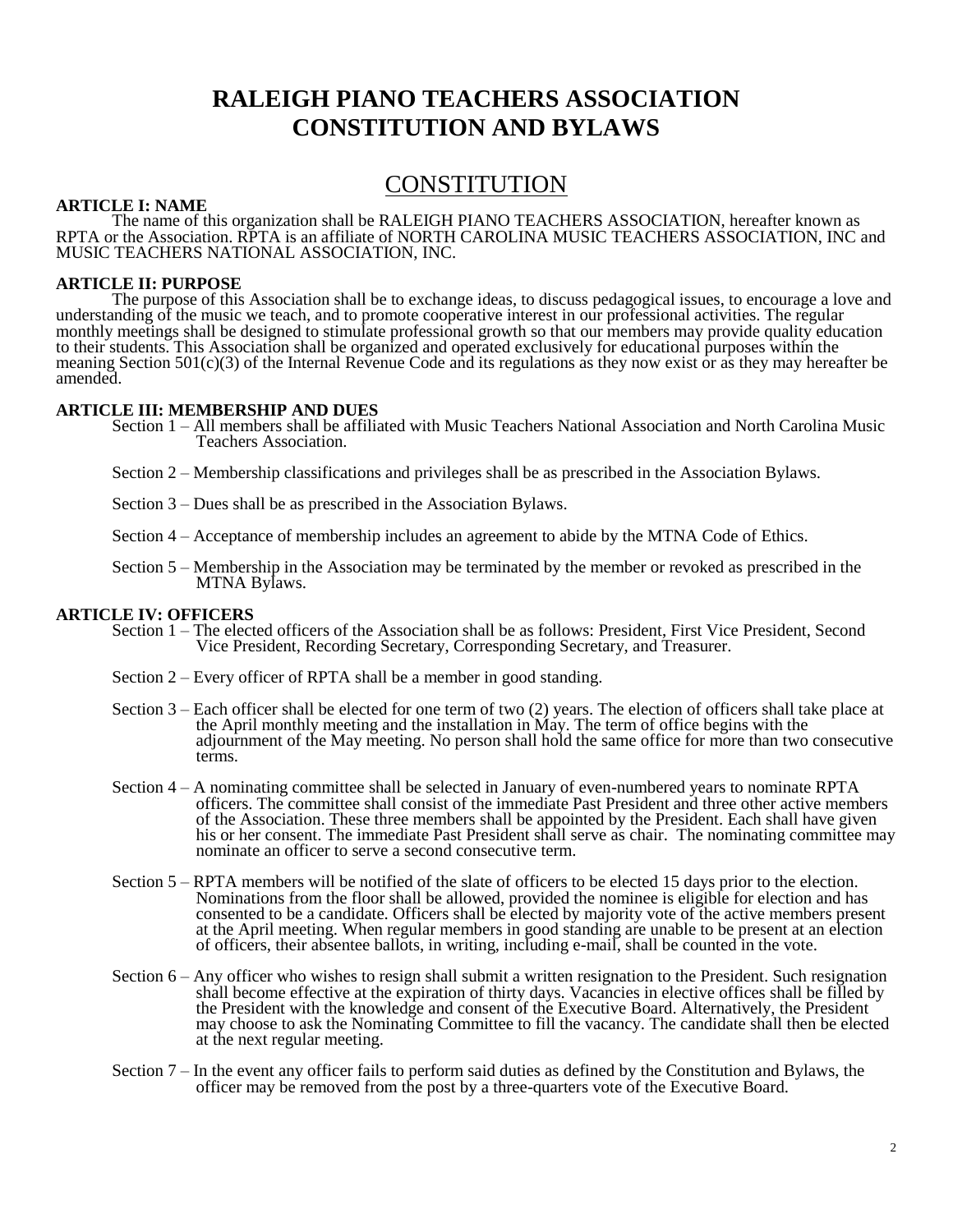#### **ARTICLE V: BOARD OF DIRECTORS**

- Section 1 The Executive Board of RPTA shall be composed of the elected officers, the immediate Past President and the Parliamentarian. It shall actively pursue the purposes of the Association. The Executive Board is empowered to handle the fiscal responsibilities of the Association. It may adopt, by three-quarters vote, such rules and regulations for the conduct of Association business as shall be deemed advisable; however, the Executive Board must follow Article VII of the Constitution when amending the Constitution and Article VIII of the Bylaws when amending the Bylaws. The Executive Board may invite the chairmen of a standing committee to participate in the vote on actions pertaining to that committee. The Executive Board may, in the execution of the powers granted, appoint such agents as it may consider necessary.
- Section 2 The Full Board of RPTA shall be composed of the elected officers, the immediate Past President, the Parliamentarian, and the chairmen of standing committees, including appointed special committee chairmen. Non-chair members of committees are welcome at Full Board meetings but may not vote. The Full Board shall be empowered to take whatever action is necessary on behalf of the Association between scheduled meetings of the Executive Board, except for actions involving Association finances, or amendments to the Constitution or Bylaws. Any action by the Full Board shall be adopted by three-quarters vote. The Full Board shall have the power to rescind any decision of the Executive Board.
- Section 3 The Executive Board shall meet in October, January, and May at such time and place as determined by the Board. One half of the members of the Executive Board shall constitute a quorum.
- Section 4 The Full Board shall meet twice a year in July and April, at such time and place as determined by the Board. One half of the members of the Full Board shall constitute a quorum.
- Section 5 The President may call special board meetings on two days notice to the members of the board.
- Section 6 Action taken by written consent of three-quarters of the members of the Executive Board or the Full Board via mail, or electronic submission, shall be a valid action of the Board. Such action by either Board shall be preserved and reported in the official minutes.

#### **ARTICLE VI: COMMITTEES**

- Section 1 The standing committees shall be: Budget, Certification, Courtesy, Email/Telephone, Ensemble Festival, History, Hospitality, Independent Music Teachers Forum, Library, Musicales, Past Presidents, RPTA Scholarship, Yearbook, Young Artist Auditions, Website, and Workshop.
- Section 2 Every chairman of a standing committee shall be a member in good standing.
- Section 3 The members of the Budget Committee shall be the Treasurer, the immediate past Treasurer, the First Vice President, and one other member at large, appointed by the President.
- Section 4 Special committees, such as Constitution, Community Outreach, and Publicity, shall be appointed by the President whenever deemed necessary.
- Section 5 In the event any chairman of a standing committee fails to perform said duties as defined by the Constitution and Bylaws, the chairman may be removed from the post by a three-quarters vote of the Executive Board.

#### **ARTICLE VII: AMENDMENTS TO THE CONSTITUTION**

- Section 1 This Constitution may be amended upon recommendation of the RPTA Executive Board at any monthly meeting of the Association by a majority vote of two-thirds of the active membership. Written notice of the proposed amendment(s) must be submitted to the membership of RPTA at least twenty (20) days in advance of the meeting.
- Section 2 When regular members in good standing are unable to be present when an amendment to the Constitution is on the regular meeting agenda, their absentee ballots sent to the Recording Secretary in writing, including e-mail shall be counted in the vote.

#### **ARTICLE VIII: DISSOLUTION**

Upon dissolution of the Association, the Executive Board, after having made provisions for the payment of all liabilities, shall dispose of all assets on behalf of the Association. Disposition shall be made to one or more organizations that operate exclusively for educational or other nonprofit purposes that qualify as exempt under the United States Internal Revenue laws and those of the State of North Carolina.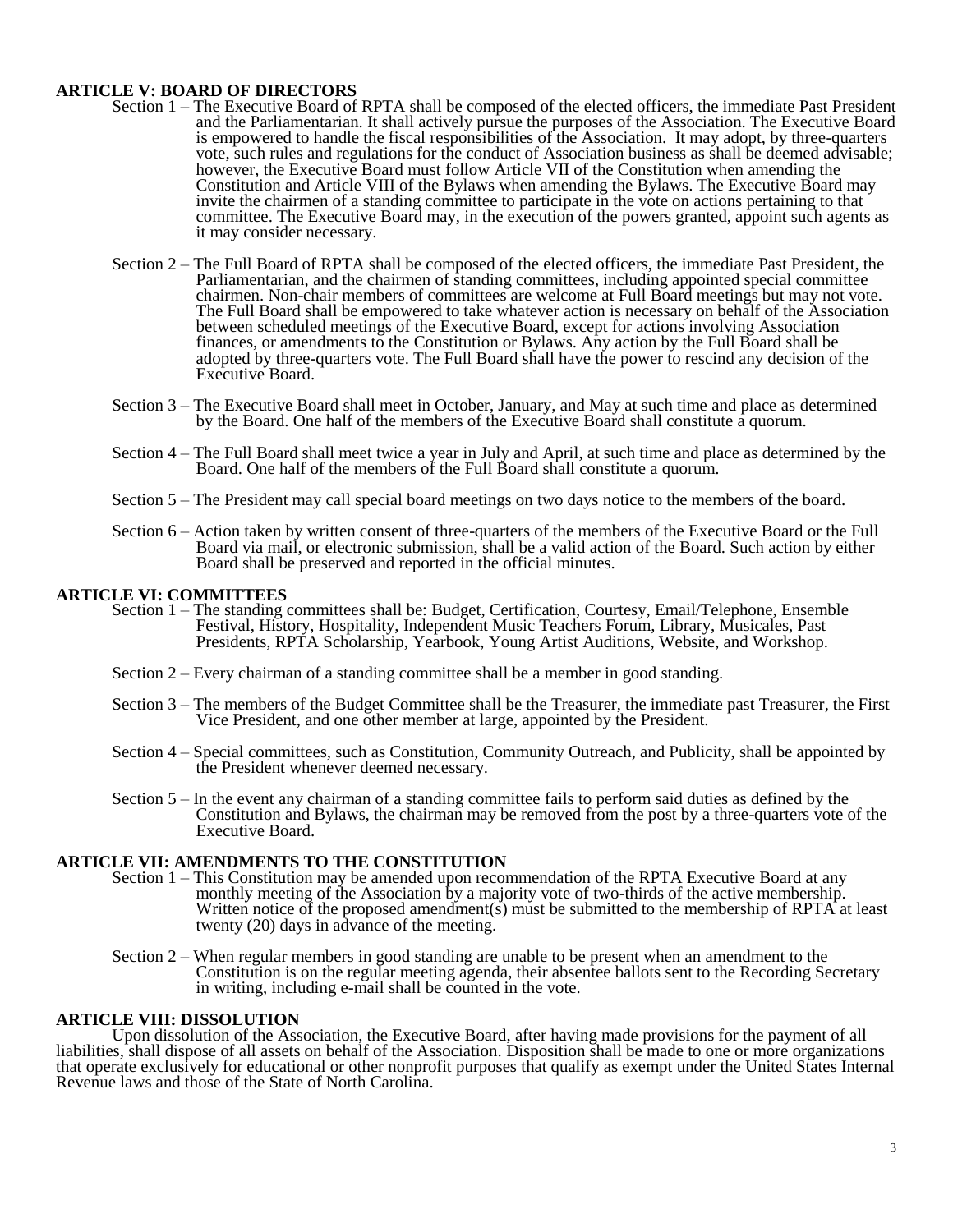## **BYLAWS**

#### **ARTICLE I: MEMBERSHIP**

- Section 1 Active Membership shall be open to any person who has a degree in music or is actively engaged in the profession of music as a teacher, performer or as a college music student. An active member is one whose dues are paid for the current year. Active members must renew their dues by July  $1<sup>st</sup>$  each year in order to participate in the Young Artist Auditions, the RPTA Scholarship Program, or the Ensemble Festival.
	- a) An Active Member whose dues have lapsed for one full membership year or more, may rejoin at any time by paying current dues, but must reinstate by October  $1<sup>st</sup>$  in order to participate in the Young Artist Auditions, the RPTA Scholarship Program, or Ensemble Festival.
	- b) A New Member is one who has not been a member of RPTA in any past year. A New Member must submit an application to join RPTA to the membership chairman for approval. A New Member must pay all dues before October 1st in order to participate in the Young Artist Auditions, the RPTA Scholarship Program, or Ensemble Festival. New Members shall be introduced at a general meeting, and their professional histories shall be included in that introduction.
- Section 2- Collegiate Membership is open to all college music students who are also members of an affiliated state association and a collegiate chapter if available. Collegiate Members have access to many MTNA services, receive *American Music Teacher* magazine, members' discounts, and also have the right to vote and hold office at the local level. The collegiate membership year runs from October 1 through September 30.
- Section 3 Life Membership may be awarded at the discretion of the Executive Board to a dedicated professional member who has served RPTA faithfully and with distinction or to a retired RPTA member. A Life Member shall be responsible for MTNA and NCMTA dues, but no local dues shall be required. All privileges of Active Membership shall apply.
- Section 4 Honorary Membership may be conferred upon anyone who has made an outstanding contribution to RPTA. This is not a participating membership, but an honor bestowed to show the gratitude of RPTA. No duties or dues shall apply.
- Section 5 Patron Membership shall be open to all individuals and businesses that wish to support the programs of RPTA. Patron Members shall be entitled to attend programs of the Association, but shall not have the right to vote or hold office.
- Section 6 Application for membership shall be submitted to the membership chairman for approval.

#### **ARTICLE II: DUES**

- Section I Membership dues shall be proposed by the Executive Board and approved by the membership by a majority vote of the active members present at the November meeting. Dues amounts will be published annually in the RPTA yearbook. Dues are made payable directly to MTNA and dispersed accordingly.
- Section 2 Dues to MTNA include a subscription to *The American Teacher* magazine. Dues to NCMTA include a subscription to *The North Carolina Music Teacher*.
- Section 3 Dues paid by new members who are accepted after April 1 shall be applied to the following membership year.
- Section 4 In order to be classified as a member in good standing, the member shall have paid dues by July 1, and shall adhere to the MTNA Code of Ethics and the Constitution and Bylaws of RPTA.

#### **ARTICLE III: MEETINGS**

- Section 1 With the exception of December, meetings shall be held monthly on the third Wednesday of the month. No meeting shall be scheduled the month of Young Artist Auditions. The Executive Board or Full Board may alter the schedule when deemed necessary.
- Section 2- The first regular meeting shall be held in September of each year. The last regular meeting shall be held in May.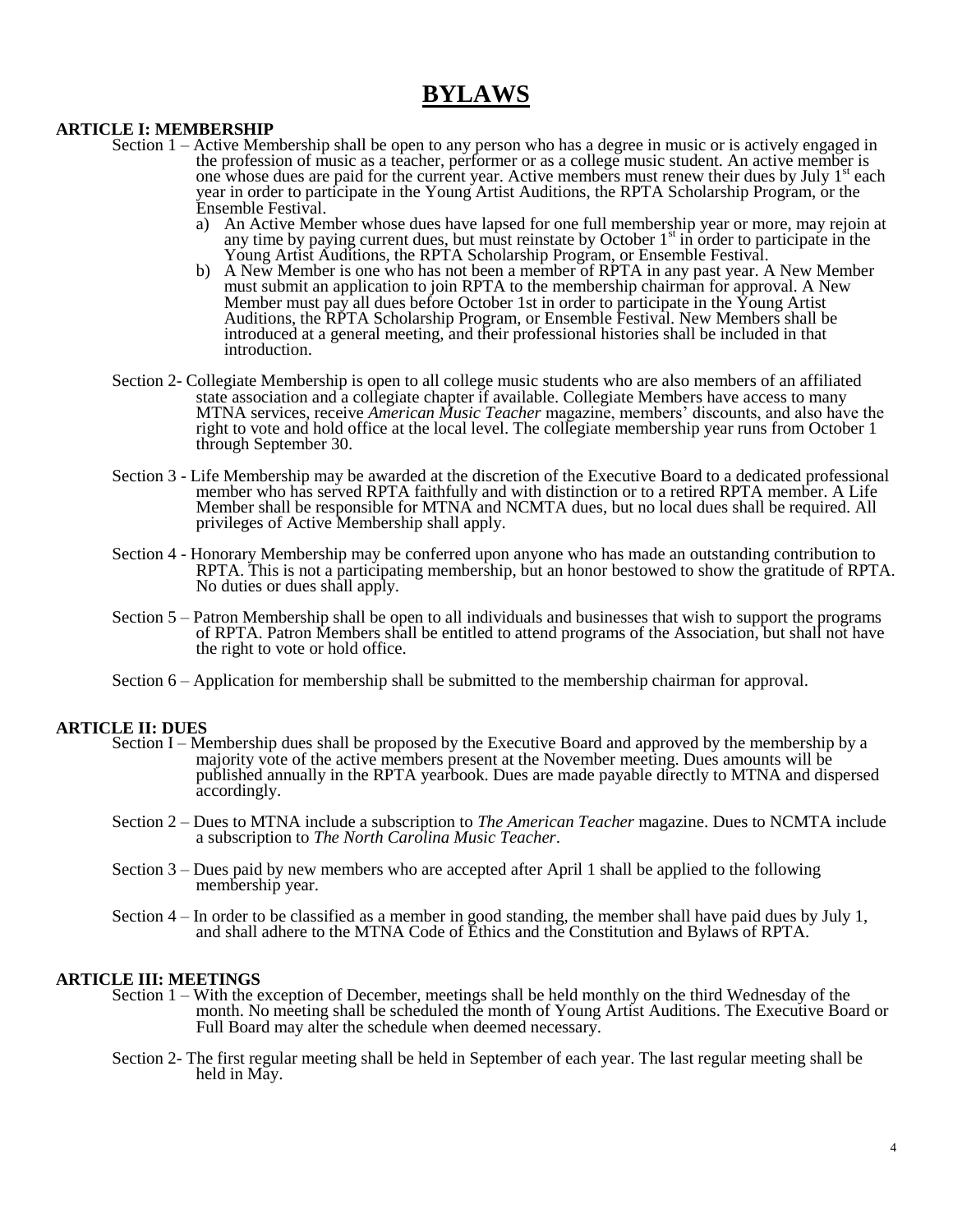### **ARTICLE IV: DUTIES OF THE ELECTED OFFICERS AND THE PARLIAMENTARIAN**

#### Section 1 – **All officers and the Parliamentarian shall:**

- a) Keep clear, updated records on the guidelines and functions of their office to pass down to the succeeding officers or Parliamentarian;
- b) Submit a current Calendar of Job Responsibilities for their office to the President at the April Board meeting; include any pertinent motions passed during the year;
- c) Submit updated information about their office and/or responsibilities to the yearbook chairman before the deadline;
- d) Submit a financial report at the April Board meeting or when directed to do so by the Executive Board;
- e) Submit a check request form with attached original receipts to the Treasurer for reimbursement of expense; (expenses beyond budgetary allotments must be approved by the Executive Board before they are reimbursed);
- f) Request approval from the Executive Board before paying any Association member for services rendered, a reimbursement of more than the member's actual expenses.

#### Section 2 – The **President** shall:

- a. Preside at all meetings of the Association, the Executive Board, and the Full Board;
- b. Appoint, with the knowledge and consent of the Executive Board, committee chairmen and the Parliamentarian;
- c. Be an ex-officio member of all standing committees (except the Past Presidents Committee);
- d. Maintain a notebook containing the current Calendar of Job Responsibilities for every elected officer as well as every committee chairman;
- e. Perform such duties as are deemed necessary.

#### Section 3 – The **First Vice President** shall:

- a. Plan and coordinate the necessary arrangements for the monthly programs;
- b. Perform the duties of the President in that officer's absence;
- c. Serve as a member of the Budget Committee.

#### Section 4 – The **Second Vice President** shall:

- a. Accept and review applications for membership as defined in Article III of the Constitution and Article I of the Bylaws;
- b. Assign new members a mentor;
- c. Introduce new members at the next monthly meeting of the Association following their acceptance;
- d. Perform the duties of the President in the absence of both the President and the First Vice President.

#### Section 5 – The **Recording Secretary** shall:

- a. Keep a record of all meetings of the Association, the Executive Board, and the Full Board;
- b. Maintain a record of membership attendance to the meetings;
- c. Furnish a copy of the minutes of all Board meetings to the President and corresponding Board within 10 days;
- d. Submit a copy of the minutes of the monthly meetings to the Corresponding Secretary by the last day of each month;
- e. Distribute a list of motions voted on during the current membership year to the Full Board at the April board meeting;
- f. Submit a copy of all the Association minutes to the Historian at the conclusion of term of office.

#### Section 6 – The **Corresponding Secretary** shall:

- a. Compile and edit the monthly newsletter;
- b. Receive submissions to the newsletter by the last day of each month;
- c. Submit the monthly newsletter to the Website Chairman to be posted on the RPTA website 10 days in advance of the regular meeting date unless otherwise advised by the President;
- d. Notify the membership of the website posting of the newsletter through the RPTA Yahoo e-mail group;
- e. Mail a copy of the monthly newsletter to those members without access to a computer;

#### Section 7 – The **Treasurer** shall:

- a) Oversee, in cooperation with the President and the Executive Board, all financial affairs of the Association;
- b) Deposit member dues, fees, and other income as may be received by the Association;
- c) Disburse the funds of the Association as directed by the President and the Executive Board;
- d) Serve as chair of the budget committee;
- e) Keep accurate records of all financial transactions;
- f) Submit necessary tax forms to the IRS by the legal deadlines;
- g) Submit a written report of the Association's income and expenses (a Profit and Loss summary) from July 1 to date at each Executive Board meeting. Make available an itemized report of income and expenses for the same periods.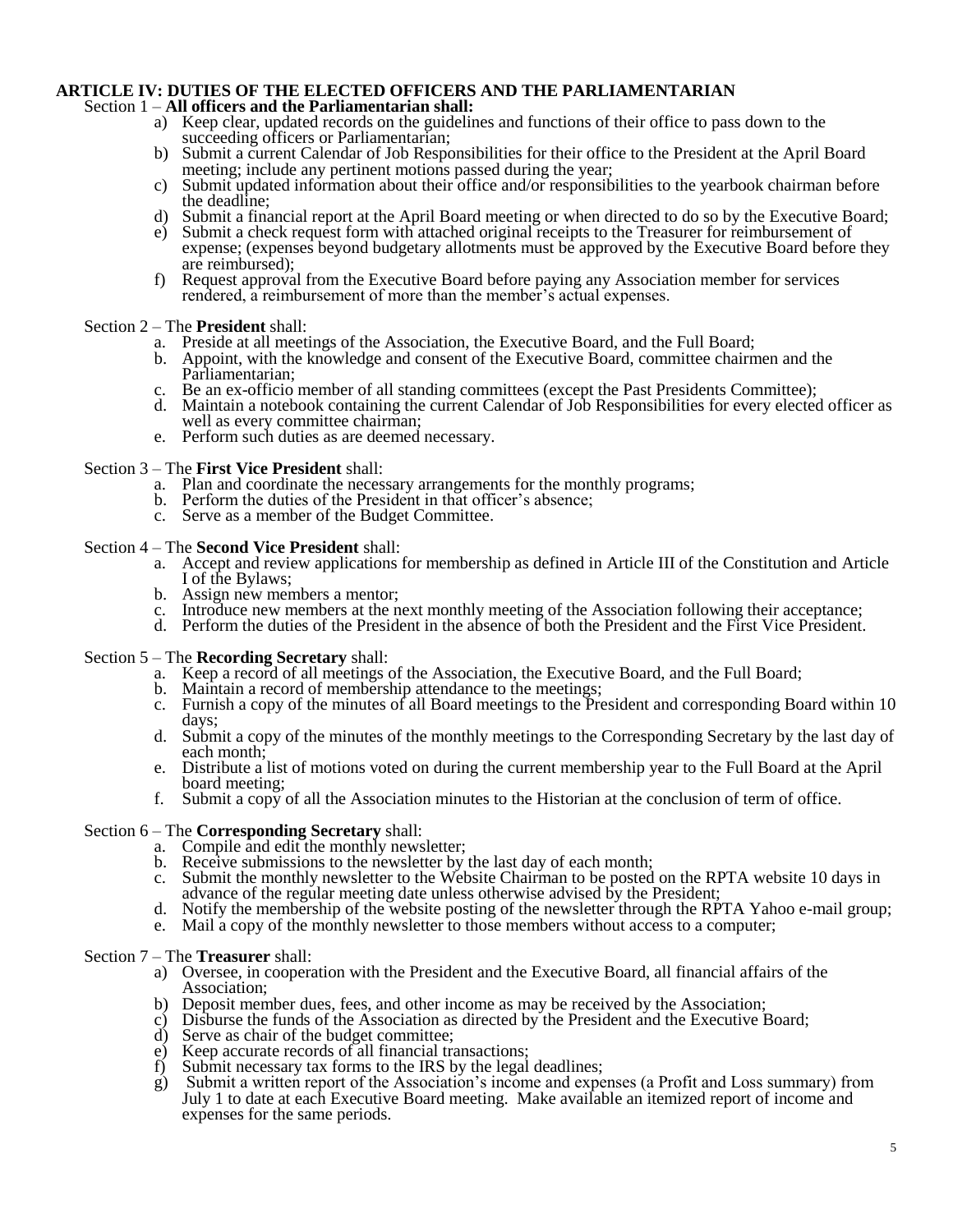- h) Submit to the Full Board at the April Full Board meeting a report of the Budget Versus Actual Expenses for the period from July 1 to date;
- i) Submit a written annual financial report at the May monthly meeting;
- j) Submit all financial records for an audit when directed to do so by the Executive Board.
- Section 8 The **Parliamentarian** shall provide parliamentary opinion during meetings of the Association. The rules contained in the latest edition of 'Robert's Rules of Order' shall govern the Association in all cases to which they are applicable and in which they are not inconsistent with the Constitution and Bylaws of the Association or any special rules of order the Association may adopt.

#### **ARTICLE V: RESPONSIBILITIES OF STANDING COMMITTEES**

#### Section 1 – **All committees shall:**

- a) Keep clear, updated records on the guidelines and functions of their committee to pass down to the succeeding committee chairmen;
- b) Submit an updated Calendar of Job Responsibilities for their committee to the President at the April Board meeting; include any pertinent motions passed during the year;
- c) Submit updated committee information to the yearbook chairman before the deadline;
- d) Submit a financial report at the April Board meeting or when directed to do so by the Executive Board. (This report is the responsibility of each committee chairman, not the Treasurer);
- e) Submit a check request form with attached original receipts to the Treasurer for reimbursement of expense; (Expenses beyond budgetary allotments must be approved by the Executive Board before they are reimbursed);
- f) Request approval from the Executive Board before paying any Association member for services rendered, a reimbursement of more than the member's actual expenses.

#### Section 2 – The **Budget Committee** shall:

- a) Compile the operating budget for the Association;
- b) Present the proposed budget to the Executive Board at the May meeting and to the membership at large at the September meeting.

#### Section 3– The **Certification Committee** shall:

- a) Keep the Association informed of what is being done at the local, state, and national levels regarding certification of teachers;
- b) Communicate with persons exploring and/or working on the certification process.
- c) Maintain an itemized account of the certification fund.

#### Section 4 – The **Courtesy Committee** shall:

- a) Send expressions of concern to those Association members who are ill or have a death in the immediate family;
- b) Send congratulations to Association members when appropriate.

#### Section 5 – The **E-mail/Telephone Committee** shall:

a) Handle communication with active members when the need arises through the use of the RPTA Yahoo group and telephone. A telephone tree shall be kept current to be used when necessary.

#### Section 6 – The **Ensemble Festival Committee** shall:

- a) Plan and make the necessary arrangements for the Ensemble Festival. All actions are subject to review by the Executive Board
- b) Submit a written report of the Ensemble Festival to the Full Board in April.

#### Section 7 – The **History Committee** shall:

- a) Collect documents and photographs representative of the activities of the Association;
- Compile an annual scrapbook;
- c) Serve as the liaison between the Association and the NC Department of Cultural Resources Office of Archives and History;
- d) Transfer to the Archives the annual meeting minutes and other important items for their preservation;
- e) Maintain an inventory of the items donated to the Office of Archives and History.

#### Section 8 – The **Hospitality Committee** shall:

a) Provide light refreshments at the monthly meetings and any other functions as directed by the President or the Executive Board.

#### Section 9 – The **Independent Music Teachers Forum Committee** shall:

a) Keep the Association informed of what is being done at the local, state, and national levels regarding Independent Music Teachers Forum.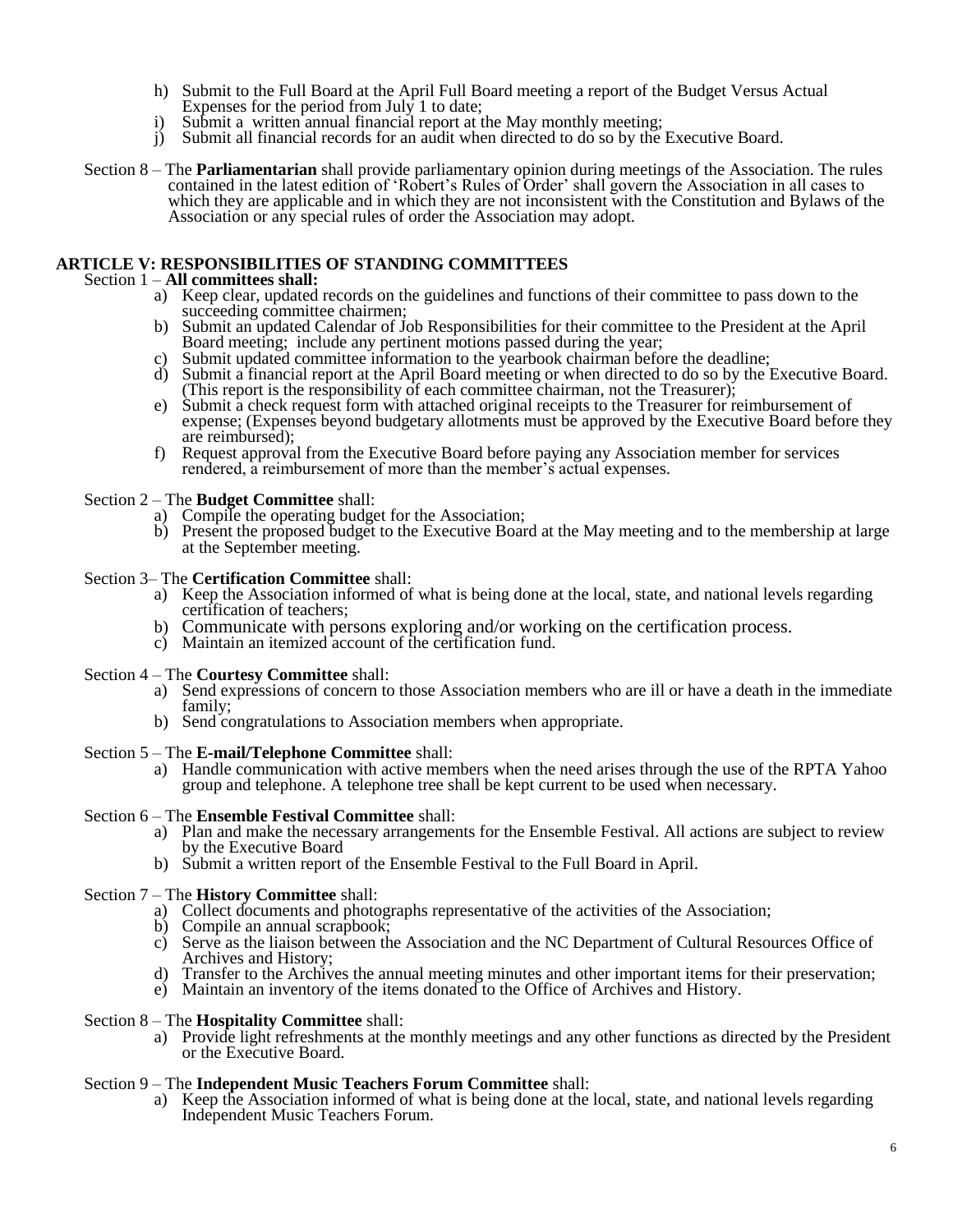#### Section 10 – The **Library Committee** shall:

a) Purchase, catalog, and lend music-related materials.

#### Section 11 – The **Musicales Committee** shall:

a) Plan and coordinate the necessary arrangements for the two or three musicales held each year.

#### Section 12 – The **Past Presidents Committee** shall:

- a) Meet twice a year, once in the fall and once in the spring;
- b) Determine the recipient of the yearbook dedication before the July Full Board meeting;
- c) Serve as advisor to the President, the Executive Board, or the Full Board when the need arises ;
- d) Make recommendations to the Executive Board on disciplinary actions for violations of the Code of Ethics.

#### Section 13 – The **RPTA Scholarship Committee** shall:

- a) Formulate the procedures under which the RPTA Scholarship funds are to be granted and administer the awarding of these funds. All actions are subject to the approval of the Executive Board;
- b) Submit a written report of the Scholarship event to the Full Board in April.

#### Section 14 – The **Yearbook Committee** shall:

a) Compile and publish, by the September monthly meeting, the annual yearbook that contains a list of elected officers, Parliamentarian and committee chairmen, dues amounts, programs and activities for the current year, the Code of Ethics, the Constitution and Bylaws, the budget, a member directory, information about MTNA certification, Young Artist Auditions guidelines, repertoire lists and previous year YAA award amounts, and any other information as directed by the President and Executive Board;

#### Section 15 – The **Young Artist Auditions Committee** shall:

- a) Plan and make the necessary arrangements for the annual Young Artist Auditions. All actions are subject to review by the Executive Board;
- b) Submit to the Executive Board for approval prior to the Honors Recitals, a report on the awards' amounts to be dispersed along with a financial report to date;
- c) Submit to the membership, a summary report of YAA at the April meeting;
- d) Submit a written report of YAA at the April Full Board meeting.

#### Section 16 – The **Website Committee** shall:

a) Maintain the official website of the Association, *www.raleighpianoteachers.org*.

#### Section 17 – The **Workshop Committee** shall:

- a) Plan and make the necessary arrangements for the biyearly (every two years) piano workshop. All actions are subject to review by the Executive Board;
- b) Submit a written report of the workshop to the Full Board at the following Board meeting.

#### **ARTTICLE VI: SPECIAL COMMITTEES**

#### Section 1 – The **Constitution Committee** shall:

- a) Submit in written format at a regular meeting or in the newsletter, any necessary revisions of the Constitution and/or Bylaws. Said revisions shall be voted on by the membership at the following regular meeting abiding by the procedures stated in Article VII of the Constitution and Article VIII of the Bylaws ;
- b) Furnish a copy of the proposed revisions at least twenty (20) days prior to the meeting;
- c) Use Parliamentary Law and Robert's Rules of Order as their guide.

#### **ARTICLE VII: TENURE FOR STANDING COMMITTEE CHAIRMEN**

- Section 1 Tenure of office for all standing committee chairmen shall be for two years, unless said tenure is extended by vote of the Executive Board.
- Section  $2 A$  chairman of a standing committee who wishes to resign shall submit to the President a written resignation which shall be effective at the expiration of thirty days.

#### **ARTICLE VIII: AMENDMENTS TO THE BYLAWS**

Section 1 - These Bylaws may be amended upon recommendation of the RPTA Executive Board at any monthly meeting of the Association by a two-thirds vote of the active members present. Written notice of the proposed amendment(s) must be submitted to the membership of RPTA at least twenty (20) days in advance of the meeting.